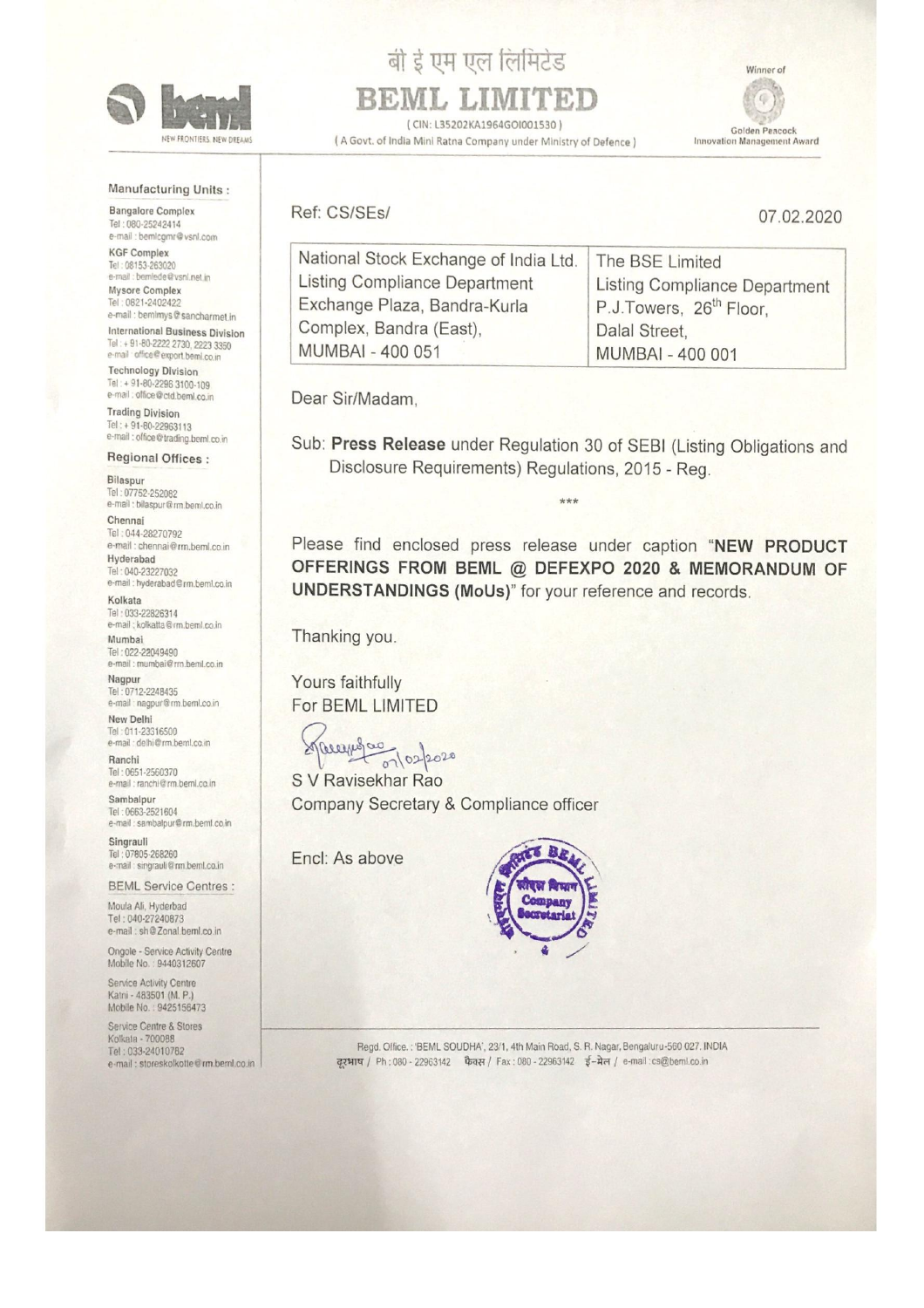# **NEW PRODUCT OFFERINGS FROM BEML @ DEFEXPO 2020 & MEMORANDUM OF UNDERSTANDINGS (MoUs)**

### **Lucknow: Day 3 @ DEFEXPO 2020:**

#### **1. New Dozer from BEML**

BEML today introduce a new in-house designed & developed state-of-the-art Heli-portable Hydrostatic Drive Crawler Dozer with Advanced Power Angle Tilt feature. It has advanced Electric Monitoring System for accurate and smooth operation and adjustable Operator's seat for excellent comfort.

This dozer can be used mainly for clearing debris, making roads areas an exclusive use for Army applications in tough terrains. It can withstand extreme temperature variations from high temperature to minus temperatures.



# **2. MOBILE STANDBY COMMAND POST VEHICLE (MSCPV)**

BEML also launched this Armoured Troop Carrier which is a Bullet Proof Mobile command & control vehicle, on high mobility 4x2 chassis and carries up to 24 troops.

#### **Main Features:**

It is integrated with all security systems connected through wireless technology and is capable of functioning as a parallel and independent command & control centre. It is fitted with highend camera with a 360 degree rotation.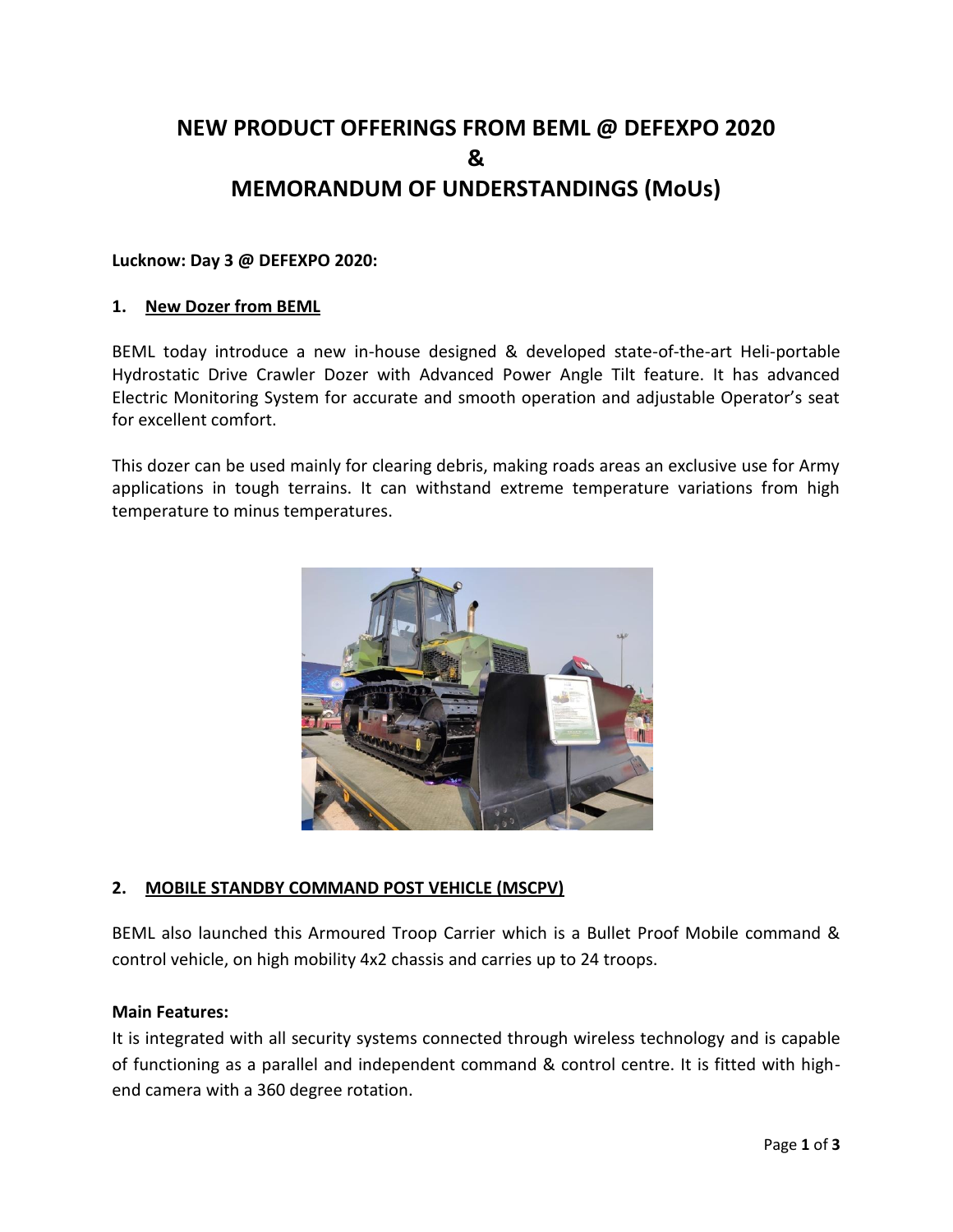Its highly useful for urban and rural police operations including crowd control and riot prevention. It can act as a surveillance vehicle for borders & remote areas. Light weight steel composite hull on a robust4x4 chassis includes 360 HP engine with a maximum speed of 110 kmph with 60% grade ability with 25 deg side slope and high ground clearance enables it to travel through fields, over ditches and obstacles, as well as hilly and rocky terrain. It easily traverses mud, snow, gravel and sand while it speeds over dirt and paved roads. It is also equipped with a DG set with UPS as emergency backup for electronic subsystems.



# **3. Memorandum of Understandings (MoUs):**

On Day # 3 under BANDHAN a joint initiative of the Ministry of Defence Govt. of UP BEML entered into MoUs with the following companies that are as under.

Accepting the Licence of Agreement for Transfer of Technology from DRDO Shri Deepak Kumar Hota, CM, BEML said, " With the signing of the MoUs, BEML is upbeat and would like to establish itself further towards building the nation's capability and create a footprint in UP as well. We are optimistic of the future that augurs well for the Defence industries."